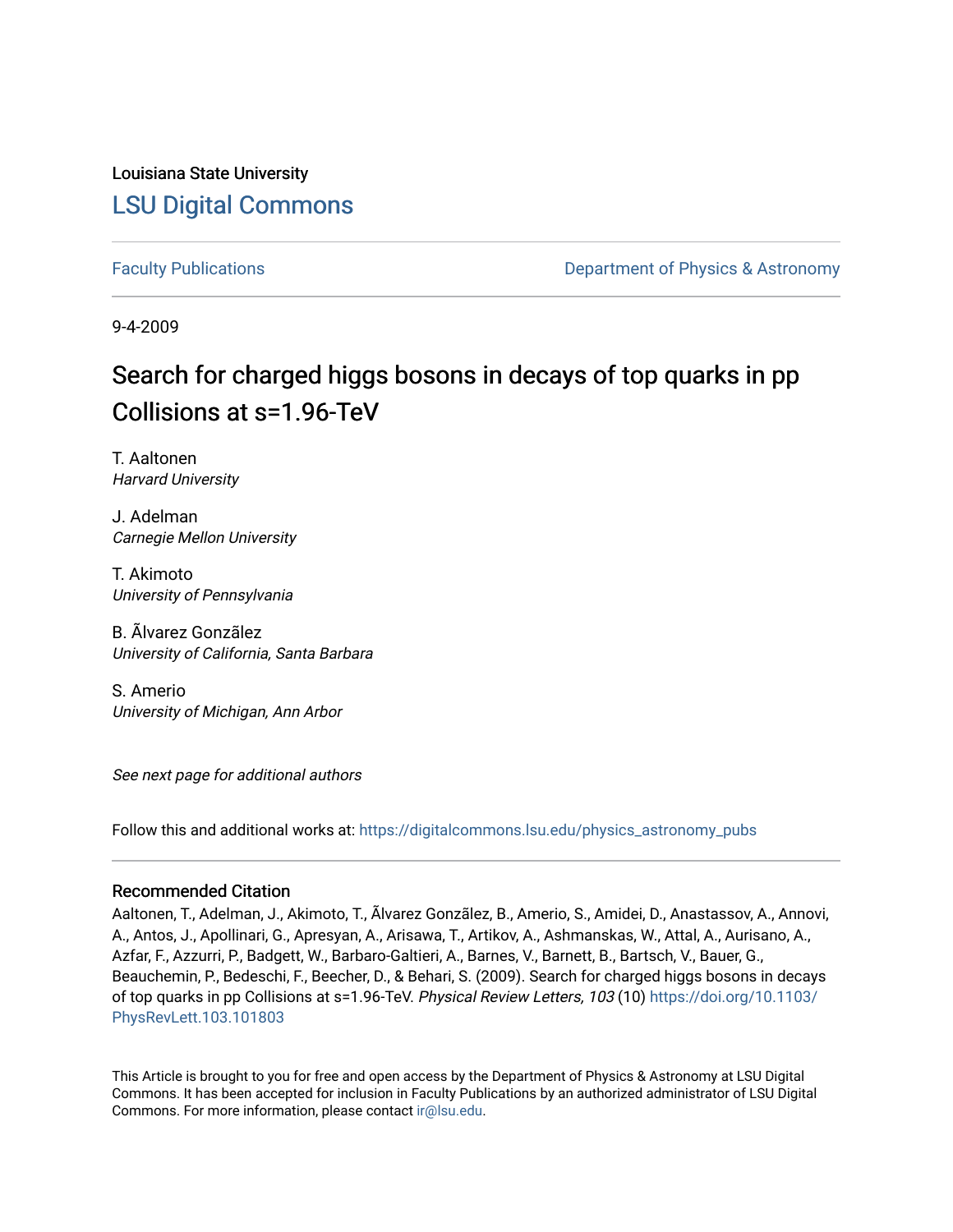## Authors

T. Aaltonen, J. Adelman, T. Akimoto, B. Ãlvarez Gonzãlez, S. Amerio, D. Amidei, A. Anastassov, A. Annovi, J. Antos, G. Apollinari, A. Apresyan, T. Arisawa, A. Artikov, W. Ashmanskas, A. Attal, A. Aurisano, F. Azfar, P. Azzurri, W. Badgett, A. Barbaro-Galtieri, V. E. Barnes, B. A. Barnett, V. Bartsch, G. Bauer, P. H. Beauchemin, F. Bedeschi, D. Beecher, and S. Behari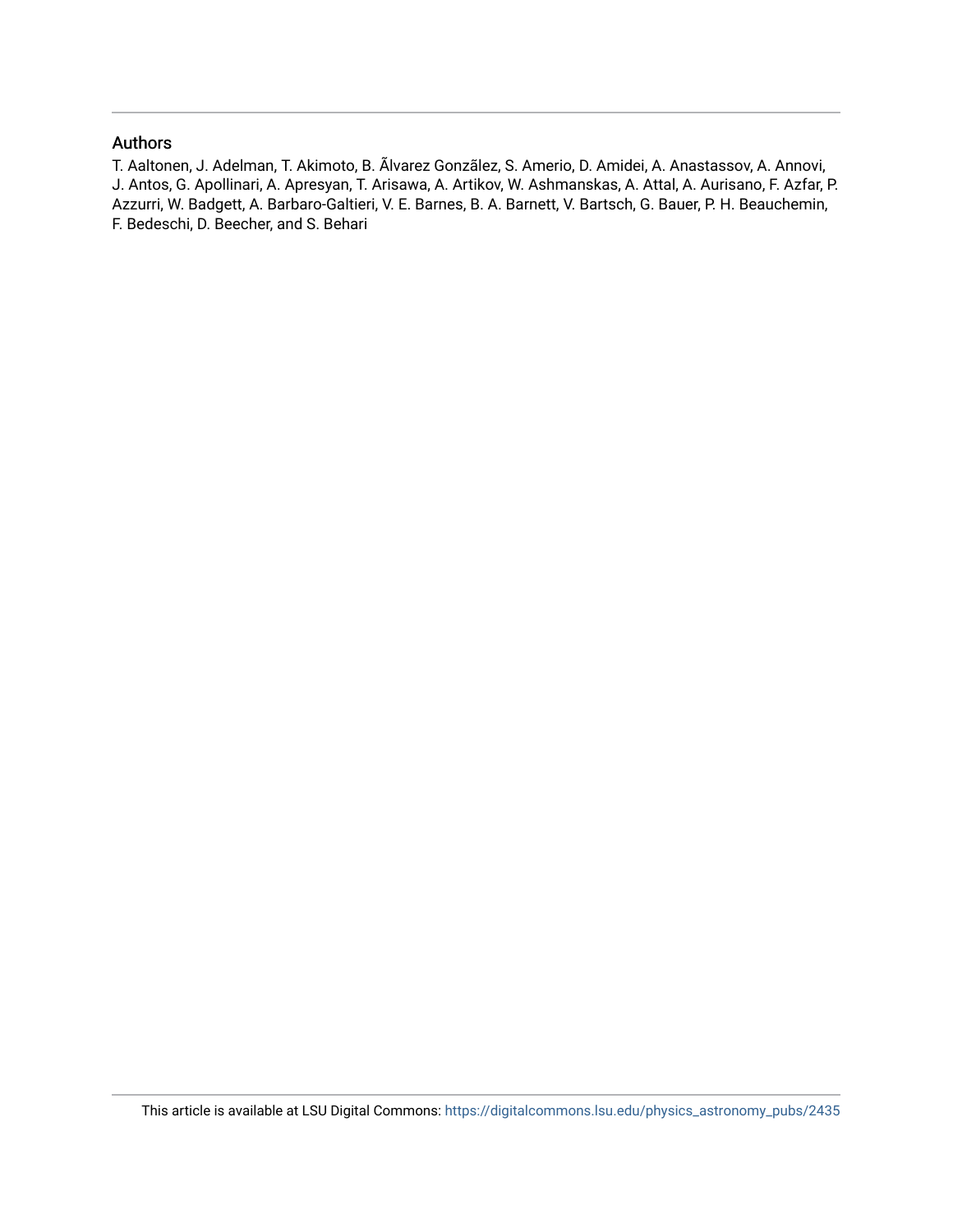

*Search for Charged Higgs Bosons in Decays of Top Quarks in pp-bar Collisions at sqrt s=1.96 TeV*

The MIT Faculty has made this article openly available. *[Please](https://libraries.mit.edu/forms/dspace-oa-articles.html) share* how this access benefits you. Your story matters.

| <b>Citation</b>     | CDF Collaboration et al. "Search for Charged Higgs Bosons in<br>Decays of Top Quarks in pp-bar Collisions at s=1.96 TeV." Physical<br>Review Letters 103.10 (2009): 101803. © 2009 The American<br><b>Physical Society</b> |  |  |  |  |  |
|---------------------|----------------------------------------------------------------------------------------------------------------------------------------------------------------------------------------------------------------------------|--|--|--|--|--|
| <b>As Published</b> | http://dx.doi.org/10.1103/PhysRevLett.103.101803                                                                                                                                                                           |  |  |  |  |  |
| <b>Publisher</b>    | <b>American Physical Society</b>                                                                                                                                                                                           |  |  |  |  |  |
| <b>Version</b>      | Final published version                                                                                                                                                                                                    |  |  |  |  |  |
| <b>Citable link</b> | http://hdl.handle.net/1721.1/51834                                                                                                                                                                                         |  |  |  |  |  |
| <b>Terms of Use</b> | Article is made available in accordance with the publisher's<br>policy and may be subject to US copyright law. Please refer to the<br>publisher's site for terms of use.                                                   |  |  |  |  |  |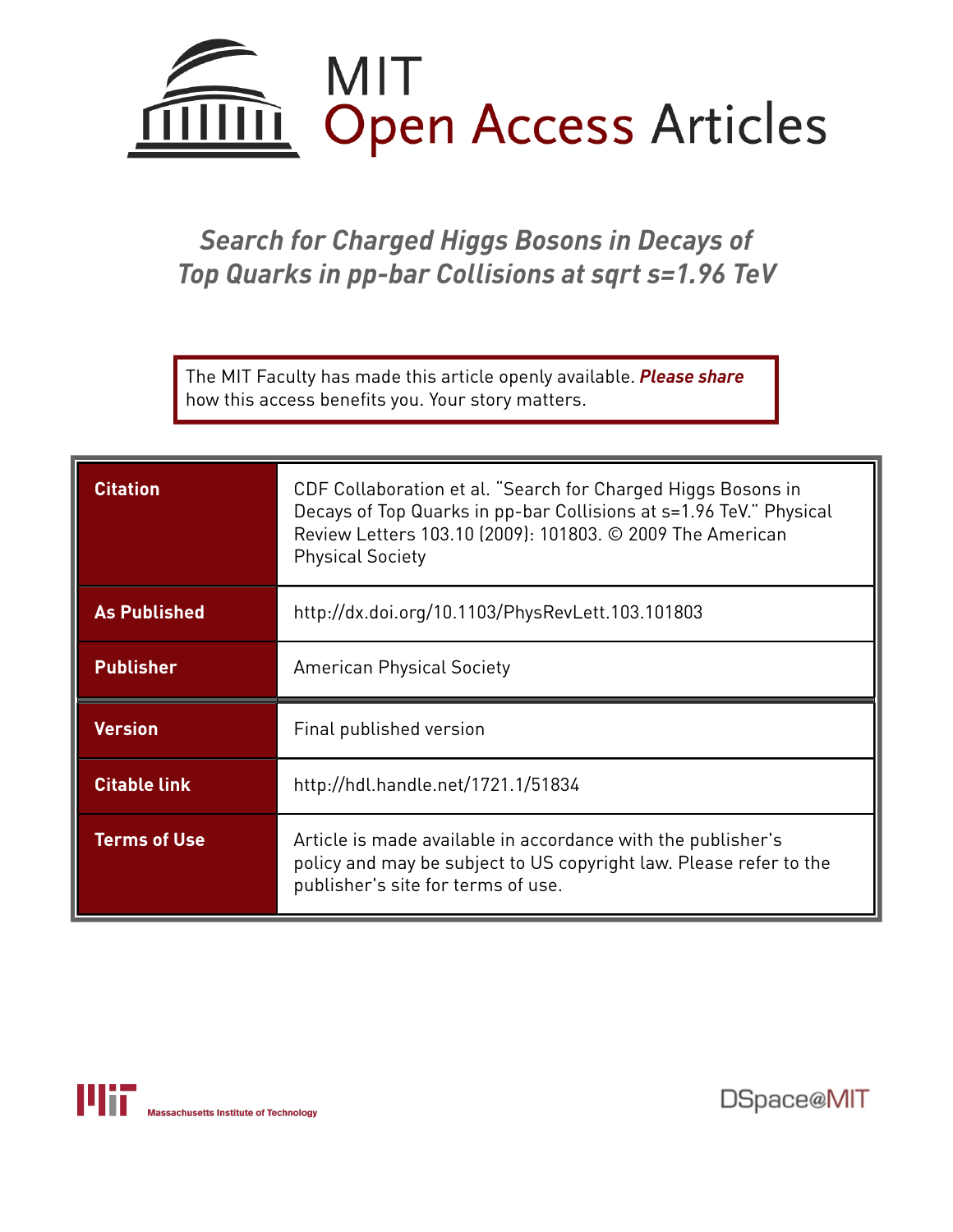# Search for Charged Higgs Bosons in Decays of Top Quarks in  $p \, \bar{p}$  Collisions at  $\sqrt{s} = 1.96 \,\, \mathrm{TeV}$

<span id="page-3-10"></span><span id="page-3-9"></span><span id="page-3-8"></span><span id="page-3-7"></span><span id="page-3-6"></span><span id="page-3-5"></span><span id="page-3-4"></span><span id="page-3-3"></span><span id="page-3-2"></span><span id="page-3-1"></span><span id="page-3-0"></span>T. Aaltonen,<sup>24</sup> J. Adelman,<sup>14</sup> T. Akimoto,<sup>56</sup> B. Álva[r](#page-9-0)ez González,<sup>12,r</sup> S. Amerio,<sup>44b,44a</sup> D. Amidei,<sup>35</sup> A. Anastassov,<sup>39</sup> A. Annovi,<sup>20</sup> J. Antos,<sup>15</sup> G. Apollinari,<sup>18</sup> A. Apresyan,<sup>49</sup> T. Arisawa,<sup>58</sup> A. Artikov,<sup>16</sup> W. Ashmanskas,<sup>18</sup> A. Attal,<sup>4</sup> A. Aurisano,<sup>54</sup> F. Azfar,<sup>43</sup> P. Azzurri,<sup>47d,47a</sup> W. Badgett,<sup>18</sup> A. Barbaro-Galtieri,<sup>29</sup> V. E. Barnes,<sup>49</sup> B. A. Barnett,<sup>26</sup> V. Bartsch,<sup>31</sup> G. Bauer,<sup>33</sup> P.-H. Beauchemin,<sup>34</sup> F. Bedeschi,<sup>47a</sup> D. Beecher,<sup>31</sup> S. Behari,<sup>26</sup> G. Bellettini,<sup>47b,47a</sup> J. Bellinger,<sup>60</sup> D. Benjamin,<sup>17</sup> A. Beretvas,<sup>18</sup> J. Beringer,<sup>29</sup> A. Bhatti,<sup>51</sup> M. Binkley,<sup>18</sup> D. Bisello,<sup>44b,44a</sup> I. Bizjak,<sup>31[,w](#page-9-1)</sup> R. E. Blair,<sup>2</sup> C. Blocker,<sup>7</sup> B. Blumenfeld,<sup>26</sup> A. Bocci,<sup>17</sup> A. Bodek,<sup>50</sup> V. Boisvert,<sup>50</sup> G. Bolla,<sup>49</sup> D. Bortoletto,<sup>49</sup> J. Boudreau,<sup>48</sup> A. Boveia,<sup>11</sup> B. Brau,<sup>11[,b](#page-9-2)</sup> A. Bridgeman,<sup>25</sup> L. Brigliadori,<sup>44a</sup> C. Bromberg,<sup>36</sup> E. Brubaker,<sup>14</sup> J. Budagov,<sup>16</sup> H. S. Budd,<sup>50</sup> S. Budd,<sup>25</sup> S. Burke,<sup>18</sup> K. Burke[t](#page-9-3)t,<sup>18</sup> G. Busetto,<sup>44b,44a</sup> P. Bussey,<sup>22</sup> A. Buzatu,<sup>34</sup> K. L. Byrum,<sup>2</sup> S. Cabrera,<sup>17,t</sup> C. Calancha,<sup>32</sup> M. Campanelli,<sup>36</sup> M. Campbell,<sup>35</sup> F. Canelli,<sup>14,18</sup> A. Canepa,<sup>46</sup> B. Carls,<sup>25</sup> D. Carlsmith,<sup>60</sup> R. Carosi,<sup>47a</sup> S. Carrillo,<sup>19,[m](#page-9-4)</sup> S. Carron,<sup>34</sup> B. Casal,<sup>12</sup> M. Casarsa,<sup>18</sup> A. Castro,<sup>6b,6a</sup> P. Catastini,<sup>47c,47a</sup> D. Cauz,<sup>55b,55a</sup> V. Cavaliere,<sup>47c,47a</sup> M. Cavalli-Sforza,<sup>4</sup> A. Cerri,<sup>29</sup> L. Cerrito,<sup>31[,n](#page-9-5)</sup> S. H. Chang,<sup>28</sup> Y. C. Chen,<sup>1</sup> M. Chertok,<sup>9</sup> G. Chiarelli,<sup>47a</sup> G. Chlachidze,<sup>18</sup> F. Chlebana,<sup>18</sup> K. Cho,<sup>28</sup> D. Chokheli,<sup>16</sup> J. P. Chou,<sup>23</sup> G. Choudalakis,<sup>33</sup> S. H. Chuang,<sup>53</sup> K. Chung,<sup>13</sup> W. H. Chung,<sup>60</sup> Y. S. Chung,<sup>50</sup> T. Chwalek,<sup>27</sup> C. I. Ciobanu,<sup>45</sup> M. A. Ciocci,<sup>47c,47a</sup> A. Clark,<sup>21</sup> D. Clark,<sup>7</sup> G. Compostella,<sup>44a</sup> M. E. Convery, <sup>18</sup> J. Conway, <sup>9</sup> M. Cordelli, <sup>20</sup> G. Cortiana, <sup>44b, 44a</sup> C. A. Cox, <sup>9</sup> D. J. Cox, <sup>9</sup> F. Crescioli, <sup>47b, 47a</sup> C. Cuenca Almenar, <sup>9,[t](#page-9-3)</sup> J. Cuevas, <sup>12[,r](#page-9-0)</sup> R. Culbertson,<sup>18</sup> J. C. Cully,<sup>35</sup> D. Dagenhart, <sup>18</sup> M. Datta, <sup>18</sup> T. Davies, <sup>22</sup> P. de Barbaro,<sup>50</sup> S. De Cecco,<sup>52a</sup> A. Deisher,<sup>29</sup> G. De Lorenzo,<sup>4</sup> M. Dell'Orso,<sup>47b,47a</sup> C. Deluca,<sup>4</sup> L. Demortier,<sup>51</sup> J. Deng,<sup>17</sup> M. Deninno, <sup>6a</sup> P. F. Derwent, <sup>18</sup> G. P. di Giovanni, <sup>45</sup> C. Dionisi, <sup>52b, 52a</sup> B. Di Ruzza, <sup>55b, 55a</sup> J. R. Dittmann, <sup>5</sup> M. D'Onofrio, <sup>4</sup> S. Donati, <sup>47b, 47a</sup> P. Dong, <sup>9</sup> J. Donini, <sup>44a</sup> T. Dorigo, <sup>44a</sup> S. Dube, <sup>53</sup> J. Efron, <sup>40</sup> A. Elagin, <sup>54</sup> R. Erbacher, <sup>9</sup> D. Errede, <sup>25</sup> S. Errede,<sup>25</sup> R. Eusebi,<sup>18</sup> H. C. Fang,<sup>29</sup> S. Farrington,<sup>43</sup> W. T. Fedorko,<sup>14</sup> R. G. Feild,<sup>61</sup> M. Feindt,<sup>27</sup> J. P. Fernandez,<sup>32</sup> C. Ferrazza,  $47d,47a$  R. Field,  $19$  G. Flanagan,  $49$  R. Forrest,  $9$  M. J. Frank,  $5$  M. Franklin,  $23$  J. C. Freeman,  $18$  I. Furic,  $19$ M. Gallinaro,<sup>52a</sup> J. Galyardt,<sup>13</sup> F. Garberson,<sup>11</sup> J. E. Garcia,<sup>21</sup> A. F. Garfinkel,<sup>49</sup> K. Genser,<sup>18</sup> H. Gerberich,<sup>25</sup> D. Gerdes,<sup>35</sup> A. Gessler,<sup>27</sup> S. Giagu,<sup>52b,52a</sup> V. Giakoumopoulou,<sup>3</sup> P. Giannetti,<sup>47a</sup> K. Gibson,<sup>48</sup> J. L. Gimmell,<sup>50</sup> C. M. Ginsburg,<sup>18</sup> N. Giokaris,<sup>3</sup> M. Giordani,<sup>55b,55a</sup> P. Giromini,<sup>20</sup> M. Giunta,<sup>47b,47a</sup> G. Giurgiu,<sup>26</sup> V. Glagolev,<sup>16</sup> D. Glenzinski,<sup>18</sup> M. Gold,<sup>38</sup> N. Goldschmidt,<sup>19</sup> A. Golossanov,<sup>18</sup> G. Gomez,<sup>12</sup> G. Gomez-Ceballos,<sup>33</sup> M. Goncharov,<sup>33</sup> O. González,<sup>32</sup> I. Gorelov,<sup>38</sup> A. T. Goshaw,<sup>17</sup> K. Goulianos,<sup>51</sup> A. Gresele,<sup>44b,44a</sup> S. Grinstein,<sup>23</sup> C. Grosso-Pilcher,<sup>14</sup> R. C. Group,<sup>18</sup> U. Grundler,<sup>25</sup> J. Guimaraes da Costa,<sup>23</sup> Z. Gunay-Unalan,<sup>36</sup> C. Haber,<sup>29</sup> K. Hahn,<sup>33</sup> S. R. Hahn,<sup>18</sup> E. Halkiadakis,<sup>53</sup> B.-Y. Han,<sup>50</sup> J. Y. Han,<sup>50</sup> F. Happacher,<sup>20</sup> K. Hara,<sup>56</sup> D. Hare,<sup>53</sup> M. Hare,<sup>57</sup> S. Harper,<sup>43</sup> R. F. Harr,<sup>59</sup> R. M. Harris,<sup>18</sup> M. Hartz,<sup>48</sup> K. Hatakeyama,<sup>51</sup> C. Hays,<sup>43</sup> M. Heck,<sup>27</sup> A. Heijboer,<sup>46</sup> J. Heinrich,<sup>46</sup> C. Henderson,<sup>33</sup> M. Herndon,<sup>60</sup> J. Heuser,<sup>27</sup> S. Hewamanage,<sup>5</sup> D. Hi[d](#page-9-6)as,<sup>17</sup> C. S. Hill,<sup>11,d</sup> D. Hirschbuehl,<sup>27</sup> A. Hocker,<sup>18</sup> S. Hou,<sup>1</sup> M. Houlden,<sup>30</sup> S.-C. Hsu,<sup>29</sup> B. T. Huffman,<sup>43</sup> R. E. Hughes,<sup>40</sup> U. Husemann,<sup>61</sup> M. Hussein,<sup>36</sup> J. Huston,<sup>36</sup> J. Incandela,<sup>11</sup> G. Introzzi,<sup>47a</sup> M. Iori,<sup>52b,52a</sup> A. Ivanov, <sup>9</sup> E. James, <sup>18</sup> D. Jang, <sup>13</sup> B. Jayatilaka, <sup>17</sup> E. J. Jeon, <sup>28</sup> M. K. Jha, <sup>6a</sup> S. Jindariani, <sup>18</sup> W. Johnson, <sup>9</sup> M. Jones, <sup>49</sup> K. K. Joo,<sup>28</sup> S. Y. Jun,<sup>13</sup> J. E. Jung,<sup>28</sup> T. R. Junk,<sup>18</sup> T. Kamon,<sup>54</sup> D. Kar,<sup>19</sup> P. E. Karchin,<sup>59</sup> Y. Kato,<sup>42</sup> R. Kephart,<sup>18</sup> J. Keung,<sup>46</sup> V. Khotilovich,<sup>54</sup> B. Kilminster,<sup>18</sup> D. H. Kim,<sup>28</sup> H. S. Kim,<sup>28</sup> H. W. Kim,<sup>28</sup> J. E. Kim,<sup>28</sup> M. J. Kim,<sup>20</sup> S. B. Kim,<sup>28</sup> S. H. Kim,<sup>56</sup> Y. K. Kim,<sup>14</sup> N. Kimura,<sup>56</sup> L. Kirsch,<sup>7</sup> S. Klimenko,<sup>19</sup> B. Knuteson,<sup>33</sup> B. R. Ko,<sup>17</sup> K. Kondo,<sup>58</sup> D. J. Kong,<sup>28</sup> J. Konigsberg,<sup>19</sup> A. Korytov,<sup>19</sup> A. V. Kotwal,<sup>17</sup> M. Kreps,<sup>27</sup> J. Kroll,<sup>46</sup> D. Krop,<sup>14</sup> N. Krumnack,<sup>5</sup> M. Kruse,<sup>17</sup> V. Krutelyov,<sup>11</sup> T. Kubo,<sup>56</sup> T. Kuhr,<sup>27</sup> N. P. Kulkarni,<sup>59</sup> M. Kurata,<sup>56</sup> S. Kwang,<sup>14</sup> A. T. Laasanen,<sup>49</sup> S. Lami,<sup>47a</sup> S. Lammel,<sup>18</sup> M. Lancaster,<sup>31</sup> R. L. Lander,<sup>9</sup> K. Lannon,<sup>40[,q](#page-9-7)</sup> A. Lath,<sup>53</sup> G. Latino,<sup>47c,47a</sup> I. Lazzizzera,<sup>44b,44a</sup> T. LeCompte,<sup>2</sup> E. Lee,<[s](#page-9-8)up>54</sup> H. S. Lee,<sup>14</sup> S. W. Lee,<sup>54,s</sup> S. Leone,<sup>47a</sup> J. D. Lewis,<sup>18</sup> C.-S. Lin,<sup>29</sup> J. Linacre,<sup>43</sup> M. Lindgren,<sup>18</sup> E. Lipeles,<sup>46</sup> A. Lister, <sup>9</sup> D. O. Litvintsev, <sup>18</sup> C. Liu, <sup>48</sup> T. Liu, <sup>18</sup> N. S. Lockyer, <sup>46</sup> A. Loginov, <sup>61</sup> M. Loreti, <sup>44b, 44a</sup> L. Lovas, <sup>15</sup> D. Lucchesi,<sup>44b,44a</sup> C. Luci,<sup>52b,52a</sup> J. Lueck,<sup>27</sup> P. Lujan,<sup>29</sup> P. Lukens,<sup>18</sup> G. Lungu,<sup>51</sup> L. Lyons,<sup>43</sup> J. Lys,<sup>29</sup> R. Lysak,<sup>15</sup> D. MacQueen,<sup>34</sup> R. Madrak,<sup>18</sup> K. Maeshima,<sup>18</sup> K. Makhoul,<sup>33</sup> T. Maki,<sup>24</sup> P. Maksimovic,<sup>26</sup> S. Malde,<sup>43</sup> S. Malik,<sup>31</sup> G. Manca,<sup>30[,f](#page-9-9)</sup> A. Manousakis-Katsikakis,<sup>3</sup> F. Margaro[l](#page-9-10)i,<sup>49</sup> C. Marino,<sup>27</sup> C. P. Marino,<sup>25</sup> A. Martin,<sup>61</sup> V. Martin,<sup>22,1</sup> M. Martínez,<sup>4</sup> R. Martínez-Ballarín,<sup>32</sup> T. Maruyama,<sup>56</sup> P. Mastrandrea,<sup>52a</sup> T. Masubuchi,<sup>56</sup> M. Mathis,<sup>26</sup> M. E. Mattson,<sup>59</sup> P. Mazzanti,<sup>6a</sup> K. S. McFarland,<sup>50</sup> P. McIntyre,<sup>54</sup> R. McNulty,<sup>30[,k](#page-9-11)</sup> A. Mehta,<sup>30</sup> P. Mehtala,<sup>24</sup> A. Menzione,<sup>47a</sup> P. Merkel,<sup>49</sup> C. Mesropian,<sup>51</sup> T. Miao,<sup>18</sup> N. Miladinovic,<sup>7</sup> R. Miller,<sup>36</sup> C. Mills,<sup>23</sup> M. Milnik,<sup>27</sup> A. Mitra,<sup>1</sup> G. Mitselmakher,<sup>19</sup> H. Miyake,<sup>56</sup> N. Moggi,<sup>6a</sup> C. S. Moon,<sup>28</sup> R. Moore,<sup>18</sup> M. J. Morello,<sup>47b,47a</sup> J. Morlock,<sup>27</sup> P. Movilla Fernandez,<sup>18</sup> J. Mülmenstädt,<sup>29</sup> A. Mukherjee,<sup>18</sup> Th. Muller,<sup>27</sup> R. Mumford,<sup>26</sup> P. Murat,<sup>18</sup> M. Mussini,<sup>6b,6a</sup> J. Nachtman,<sup>18</sup> Y. Nagai,<sup>56</sup> A. Nagano,<sup>56</sup> J. Naganoma,<sup>56</sup> K. Nakamura,<sup>56</sup> I. Nakano,<sup>41</sup> A. Napier,<sup>57</sup> V. Necula,<sup>17</sup> J. Nett,<sup>60</sup> C. Neu,<sup>46[,u](#page-9-12)</sup>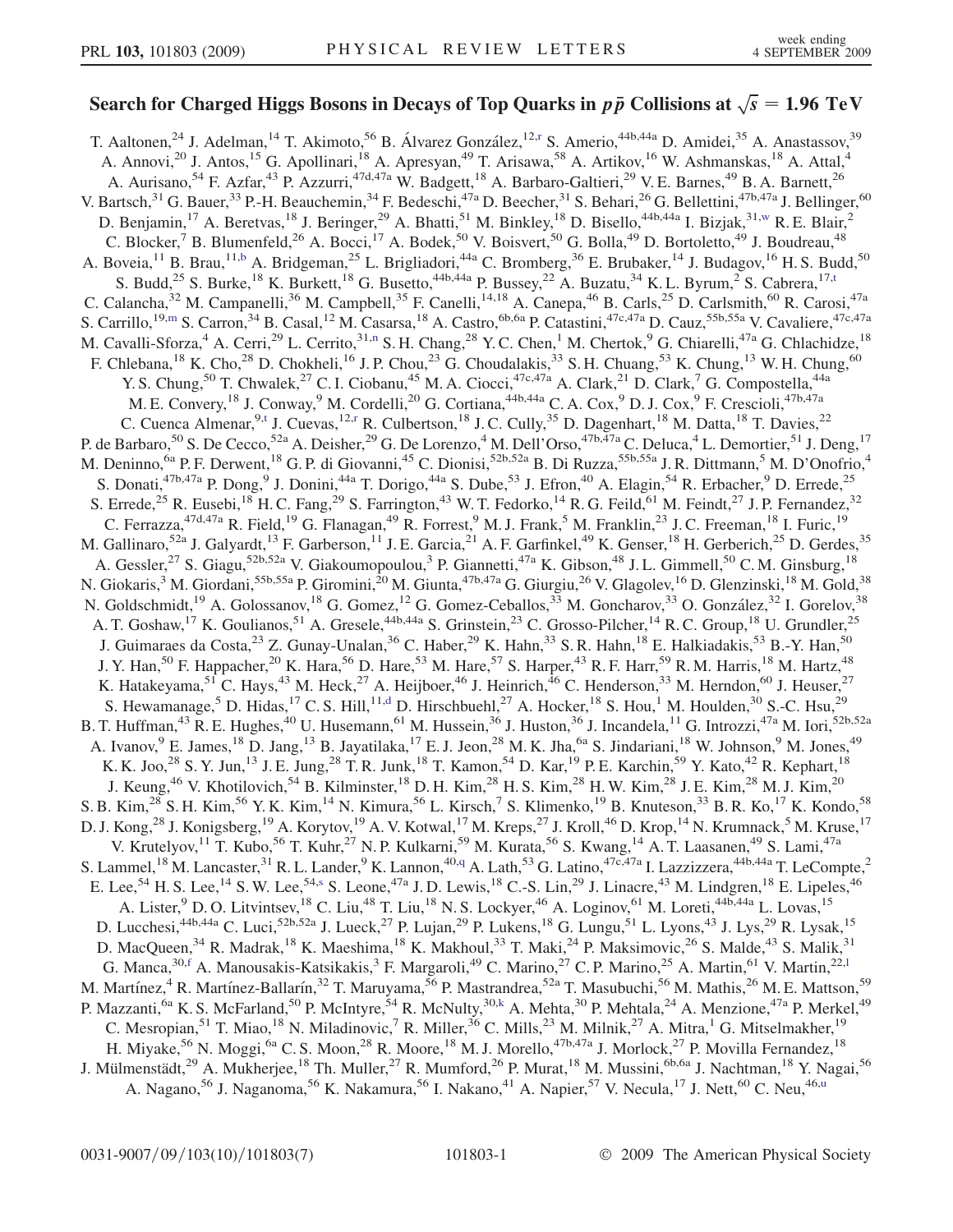<span id="page-4-8"></span><span id="page-4-6"></span><span id="page-4-4"></span><span id="page-4-0"></span>M. S. Neubauer,<sup>25</sup> S. Neubauer,<sup>27</sup> J. Nielsen,<sup>29,[h](#page-9-13)</sup> L. Nodulman,<sup>2</sup> M. Norman,<sup>10</sup> O. Norniella,<sup>25</sup> E. Nurse,<sup>31</sup> L. Oakes,<sup>43</sup> S. H. Oh,<sup>17</sup> Y. D. Oh,<sup>28</sup> I. Oksuzian,<sup>19</sup> T. Okusawa,<sup>42</sup> R. Orava,<sup>24</sup> K. Osterberg,<sup>24</sup> S. Pagan Griso,<sup>44b,44a</sup> E. Palencia,<sup>18</sup> V. Papadimitriou,<sup>18</sup> A. Papaikonomou,<sup>27</sup> A. A. Paramonov,<sup>14</sup> B. Parks,<sup>40</sup> S. Pashapour,<sup>34</sup> J. Patrick,<sup>18</sup> G. Pauletta,<sup>55b,55a</sup> M. Paulini,<sup>13</sup> C. Paus,<sup>33</sup> T. Peiffer,<sup>27</sup> D. E. Pellett,<sup>9</sup> A. Penzo,<sup>55a</sup> T. J. Phillips,<sup>17</sup> G. Piacentino,<sup>47a</sup> E. Pianori,<sup>46</sup> L. Pinera,<sup>19</sup> K. Pitts,<sup>25</sup> C. Plager,<sup>9</sup> L. Pondrom,<sup>60</sup> O. Poukhov,<sup>16[,a](#page-9-14)</sup> N. Pounder,<sup>43</sup> F. Prakoshyn,<sup>16</sup> A. Pronko,<sup>18</sup> J. Proudfoot,<sup>2</sup> F. Ptohos,<sup>18,[j](#page-9-15)</sup> E. Pueschel,<sup>13</sup> G. Punzi,<sup>47b,47a</sup> J. Pursley,<sup>60</sup> J. Ra[d](#page-9-6)emacker,<sup>43,d</sup> A. Rahaman,<sup>48</sup> V. Ramakrishnan,<sup>60</sup> N. Ranjan,<sup>49</sup> I. Redondo,<sup>32</sup> P. Renton,<sup>43</sup> M. Renz,<sup>27</sup> M. Rescigno,<sup>52a</sup> S. Richter,<sup>27</sup> F. Rimondi,<sup>6b,6a</sup> L. Ristori,<sup>47a</sup> A. Robson,<sup>22</sup> T. Rodrigo,<sup>12</sup> T. Rodriguez,<sup>46</sup> E. Rogers,<sup>25</sup> S. Rolli,<sup>57</sup> R. Roser,<sup>18</sup> M. Rossi,<sup>55a</sup> R. Rossin,<sup>11</sup> P. Roy,<sup>34</sup> A. Ruiz,<sup>12</sup> J. Russ,<sup>13</sup> V. Rusu,<sup>18</sup> H. Saarikko,<sup>24</sup> A. Safonov,<sup>54</sup> W. K. Sakumoto,<sup>50</sup> O. Saltó,<sup>4</sup> L. Santi,<sup>55b,55a</sup> S. Sarkar,<sup>52b,52a</sup> L. Sartori,<sup>47a</sup> K. Sato,<sup>18</sup> A. Savoy-Navarro,<sup>45</sup> P. Schlabach,<sup>18</sup> A. Schmidt,<sup>27</sup> E. E. Schmidt,<sup>18</sup> M. A. Schmidt,<sup>14</sup> M. P. Schmidt,<sup>61,[a](#page-9-14)</sup> M. Schmitt,<sup>39</sup> T. Schwarz,<sup>9</sup> L. Scodellaro,<sup>12</sup> A. Scribano,<sup>47c,47a</sup> F. Scuri,<sup>47a</sup> A. Sedov,<sup>49</sup> S. Seidel,<sup>38</sup> Y. Seiya,<sup>42</sup> A. Semenov,<sup>16</sup> L. Sexton-Kennedy,<sup>18</sup> F. Sforza,<sup>47a</sup> A. Sfyrla,<sup>25</sup> S. Z. Shalhout,<sup>59</sup> T. Shears,<sup>30</sup> P. F. Shepard,<sup>48</sup> M. Shimojima,<sup>56[,p](#page-9-16)</sup> S. Shiraishi,<sup>14</sup> M. Shochet,<sup>14</sup> Y. Shon,<sup>60</sup> I. Shreyber,<sup>37</sup> A. Sidoti,<sup>47a</sup> P. Sinervo,<sup>34</sup> A. Sisakyan,<sup>16</sup> A. J. Slaughter,<sup>18</sup> J. Slaunwhite,<sup>40</sup> K. Sliwa,<sup>57</sup> J. R. Smith,<sup>9</sup> F. D. Snider,<sup>18</sup> R. Snihur,<sup>34</sup> A. Soha,<sup>9</sup> S. Somalwar,<sup>53</sup> V. Sorin,<sup>36</sup> J. Spalding,<sup>18</sup> T. Spreitzer,<sup>34</sup> P. Squillacioti,<sup>47c,47a</sup> M. Stanitzki,<sup>61</sup> R. St. Denis,<sup>22</sup> B. Stelzer,<sup>34</sup> O. Stelzer-Chilton,<sup>34</sup> D. Stentz,<sup>39</sup> J. Strologas,<sup>38</sup> G. L. Strycker,<sup>35</sup> D. Stuart,<sup>11</sup> J. S. Suh,<sup>28</sup> A. Sukhanov,<sup>19</sup> I. Suslov,<sup>16</sup> T. Suzuki,<sup>56</sup> A. Taffard,<sup>25[,g](#page-9-17)</sup> R. Takashima,<sup>41</sup> Y. Takeuchi,<sup>56</sup> R. Tanaka,<sup>41</sup> M. Tecchio,<sup>35</sup> P.K. Teng,<sup>1</sup> K. Terashi,<sup>51</sup> J. Thom,<sup>18[,i](#page-9-18)</sup> A. S. Thompson,<sup>22</sup> G. A. Thompson,<sup>25</sup> E. Thomson,<sup>46</sup> P. Tipton,<sup>61</sup> P. Ttito-Guzmán,<sup>32</sup> S. Tkaczyk,<sup>18</sup> D. Toback,<sup>54</sup> S. Tokar,<sup>15</sup> K. Tollefson,<sup>36</sup> T. Tomura,<sup>56</sup> D. Tonelli,<sup>18</sup> S. Torre,<sup>20</sup> D. Torretta,<sup>18</sup> P. Totaro,<sup>55b,55a</sup> S. Tourneur,<sup>45</sup> M. Trovato,<sup>47a</sup> S.-Y. Tsai,<sup>1</sup> Y. Tu,<sup>46</sup> N. Turini,<sup>47[c](#page-9-19),47a</sup> F. Ukegawa,<sup>56</sup> S. Vallecorsa,<sup>21</sup> N. van Remortel,<sup>24,c</sup> A. Varganov,<sup>35</sup> E. Vataga,<sup>47d,47a</sup> F. Vázquez,<sup>19[,m](#page-9-4)</sup> G. Velev, <sup>18</sup> C. Vellidis, <sup>3</sup> M. Vidal, <sup>32</sup> R. Vidal, <sup>18</sup> I. Vila, <sup>12</sup> R. Vilar, <sup>12</sup> T. Vine, <sup>31</sup> M. Vogel, <sup>38</sup> I. Volobouev, <sup>29[,s](#page-9-8)</sup> G. Volpi, <sup>47b, 47a</sup> P. Wagner,<sup>46</sup> R. G. Wagner,<sup>2</sup> R. L. Wagner,<sup>18</sup> W. Wagner,<sup>27[,v](#page-9-20)</sup> J. Wagner-Kuhr,<sup>27</sup> T. Wakisaka,<sup>42</sup> R. Wallny,<sup>9</sup> S. M. Wang,<sup>1</sup> A. Warburton,<sup>34</sup> D. Waters,<sup>31</sup> M. Weinber[g](#page-9-17)er,<sup>54</sup> J. Weinelt,<sup>27</sup> W. C. Wester III,<sup>18</sup> B. Whitehouse,<sup>57</sup> D. Whiteson,<sup>46,g</sup> A. B. W[i](#page-9-18)cklund,<sup>2</sup> E. Wicklund,<sup>18</sup> S. Wilbur,<sup>14</sup> G. Williams,<sup>34</sup> H. H. Williams,<sup>46</sup> P. Wilson,<sup>18</sup> B. L. Winer,<sup>40</sup> P. Wittich,<sup>18,i</sup> S. Wolbers,<sup>18</sup> C. Wolfe,<sup>14</sup> T. Wright,<sup>35</sup> X. Wu,<sup>21</sup> F. Würthwein,<sup>10</sup> S. Xie,<sup>33</sup> A. Yagil,<sup>10</sup> K. Yamamoto,<sup>42</sup> J. Yamaoka,<sup>17</sup> U. K. Yang, <sup>14,[o](#page-9-21)</sup> Y. C. Yang, <sup>28</sup> W. M. Yao, <sup>29</sup> G. P. Yeh, <sup>18</sup> J. Yoh, <sup>18</sup> K. Yorita, <sup>58</sup> T. Yoshida, <sup>42</sup> G. B. Yu, <sup>50</sup> I. Yu, <sup>28</sup> S. S. Yu, <sup>18</sup>

<span id="page-4-9"></span><span id="page-4-7"></span><span id="page-4-5"></span><span id="page-4-3"></span><span id="page-4-2"></span><span id="page-4-1"></span>J. C. Yun,<sup>18</sup> L. Zan[e](#page-9-22)llo,<sup>52b,52a</sup> A. Zanetti,<sup>55a</sup> X. Zhang,<sup>25</sup> Y. Zheng,<sup>9,e</sup> and S. Zucchelli<sup>6b,6a</sup>

#### (CDF Collaboration)

<sup>1</sup>Institute of Physics, Academia Sinica, Taipei, Taiwan 11529, Republic of China<br><sup>2</sup>Argonna National Laboratory, Argonna Illinois 60430, USA

<sup>2</sup>Argonne National Laboratory, Argonne, Illinois 60439, USA<br><sup>3</sup>University of Athens, 157 71 Athens, Greece

<sup>5</sup> University of Athens, 157 71 Athens, Greece  $\frac{3}{4}$  University of Athens, 157 71 Athens, Greece

Institut de Fisica d'Altes Energies, Universitat Autonoma de Barcelona, E-08193, Bellaterra (Barcelona), Spain <sup>5</sup>

<sup>5</sup>Baylor University, Waco, Texas 76798, USA<br><sup>6a</sup>Istituto Nazionale di Fisica Nucleare Bologna, I-40127 Bologna, Italy<br><sup>6b</sup>University of Bologna, I-40127 Bologna, Italy

 ${}^{7}$ Brandeis University, Waltham, Massachusetts 02254, USA

 $^{9}$ University of California, Davis, Davis, California 95616, USA

 $^{9}$ University of California, Los Angeles, Los Angeles, California 90024, USA

 $\begin{array}{r} \text{^{10}University of California, San Diego, La Jolla, California 92093, USA} \\ \text{^{11}University of California, Santa Barbara, Santa Barbara, California 93106, USA} \\ \text{^{12}Instituto de Fisica de Cantabria, CStC-University of Cantabria, 39005 Samadera, 13213, USA} \\ \text{^{13}Carnegie Melon University, Pittshurgh, Pennsylvania 15213, USA} \\ \text{^{14}Enrico Fermi Institute, University of Chicago, Chicago, Illinois 60637, USA} \\ \text{^{15}Join Institute for Nuclear Research, RU-141980 Dubna, Russia} \\ \text{^{16}Join Institute for Nuclear Research, RU-1419$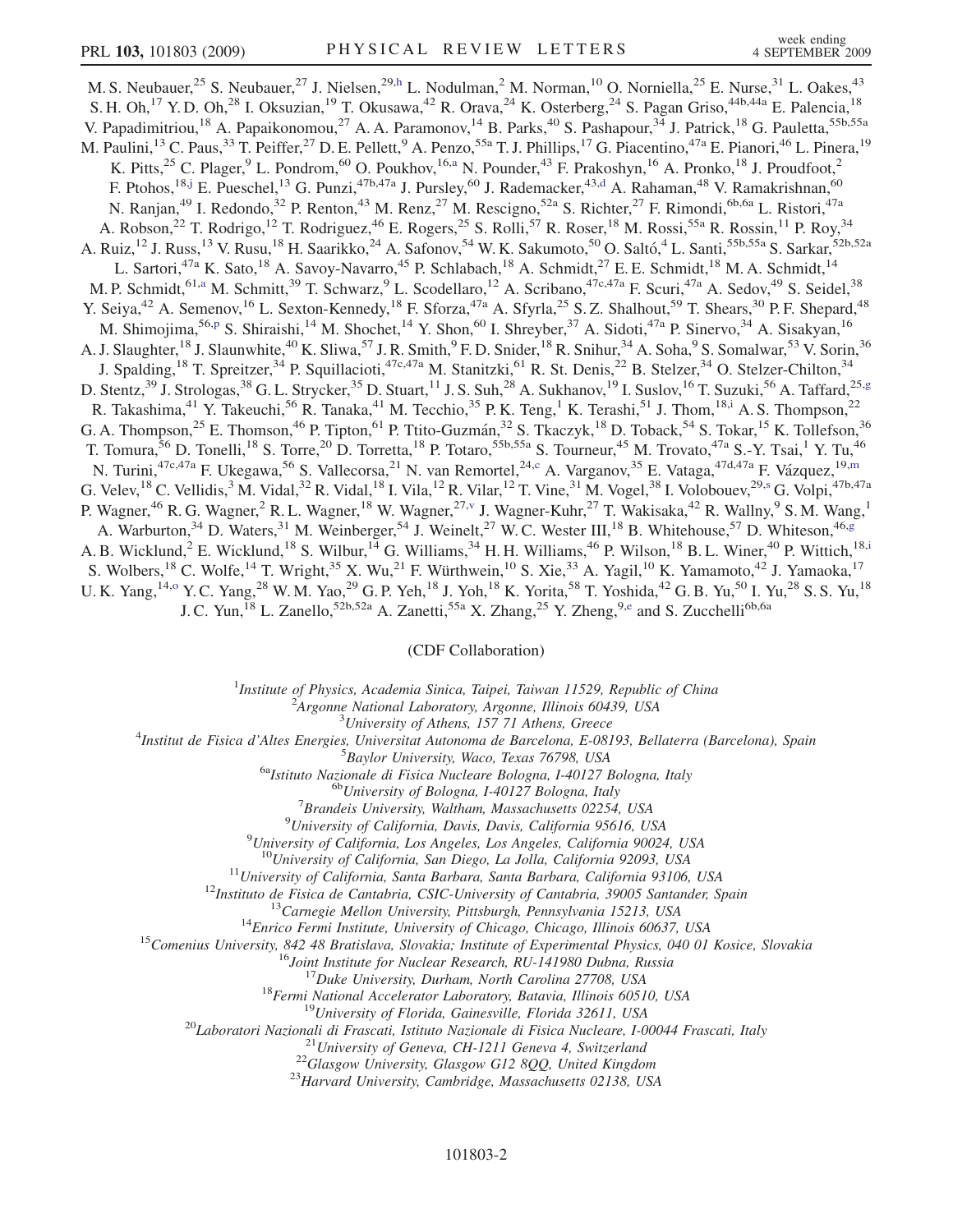$^{24}$ Division of High Energy Physics, Department of Physics, University of Helsinki and Helsinki Institute of Physics, FIN-00014, Helsinki, Finland<br><sup>25</sup>University of Illinois, Urbana, Illinois 61801, USA<br><sup>26</sup>The Johns Hopkins University, Baltimore, Maryland 21218, USA<br><sup>27</sup>Institut für Experimentelle Kernphysik, Universität Karlsruhe, 76128 Seoul National University, Seoul 151-742, Korea; Sungkyunkwan University, Suwon 440-746, Korea; Korea Institute of Science and Technology Information, Daejeon, 305-806, Korea; <sup>29</sup>Ernest Orlando Lawrence Berkeley National Laboratory, Berkeley, California 94720, USA<br><sup>30</sup>University of Liverpool, Liverpool L69 7ZE, United Kingdom<br><sup>31</sup>University College London, London WCIE 6BT, United Kingdom<br><sup>32</sup>C Simon Fraser University, Burnaby, British Columbia, Canada V5A 1S6; University of Toronto, Toronto, Ontario, Canada M5S 1A7; and TRIUMF, Vancouver, British Columbia, Canada V6T 2A3<br><sup>35</sup>University of Michigan, Ann Arbor, Michigan 48109, USA<br><sup>36</sup>Michigan State University, East Lansing, Michi <sup>43</sup>University of Oxford, Oxford OX1 3RH, United Kingdom<br><sup>44a</sup>Istituto Nazionale di Fisica Nucleare, Sezione di Padova-Trento, I-35131 Padova, Italy<br><sup>44b</sup>University of Padova, I-35131 Padova, Italy<br><sup>45</sup>LPNHE, Universite P <sup>47a</sup>Istituto Nazionale di Fisica Nucleare Pisa, I-56127 Pisa, Italy<br><sup>47b</sup>University of Pisa, I-56127 Pisa, Italy<br><sup>47c</sup>University of Siena, I-56127 Pisa, Italy<br><sup>47d</sup>Scuola Normale Superiore, I-56127 Pisa, Italy<br><sup>48</sup>Univer <sup>49</sup>Purdue University, West Lafayette, Indiana 47907, USA<br><sup>50</sup>University of Rochester, Rochester, New York 14627, USA<br><sup>51</sup>The Rockefeller University, New York, New York 10021, USA<br><sup>51</sup>The Rockefeller University, New York, <sup>61</sup>Yale University, New Haven, Connecticut 06520, USA (Received 8 July 2009; published 4 September 2009) We report on the first direct search for charged Higgs bosons decaying into  $c\bar{s}$  in  $t\bar{t}$  events produced by<br>is collisions at  $\sqrt{a} = 1.06$  TeV. The search uses a data semple corresponding to an integrated luminosit

 $p\bar{p}$  collisions at  $\sqrt{s} = 1.96$  TeV. The search uses a data sample corresponding to an integrated luminosity<br>of 2.2 fb<sup>-1</sup> collected by the CDE II detector at Fermilab and looks for a resonance in the invariant mass of 2.2 fb<sup>-1</sup> collected by the CDF II detector at Fermilab and looks for a resonance in the invariant mass distribution of two jets in the lepton  $+$  jets sample of  $t\bar{t}$  candidates. We observe no evidence of charged  $\overline{B}$ Higgs bosons in top quark decays. Hence, 95% upper limits on the top quark decay branching ratio are placed at  $\mathcal{B}(t \rightarrow H^+b)$  < 0.1 to 0.3 for charged Higgs boson masses of 60 to 150 GeV/ $c^2$  assuming  $\mathcal{B}(H^+ \to c\bar{s}) = 1.0$ . The upper limits on  $\mathcal{B}(t \to H^+ b)$  are also used as model-independent limits on the decay branching ratio of top quarks to generic scalar charged bosons beyond the standard model.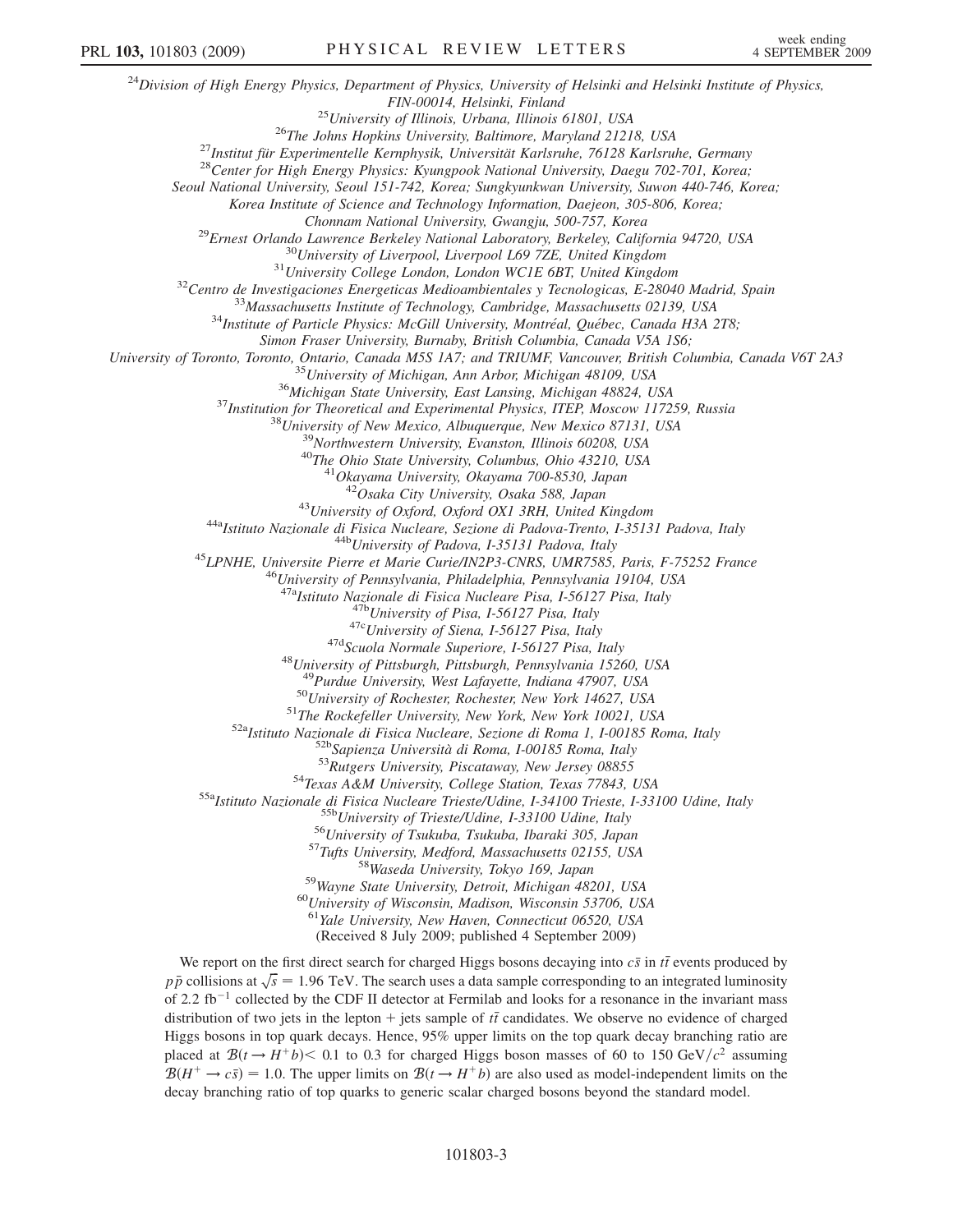DOI: [10.1103/PhysRevLett.103.101803](http://dx.doi.org/10.1103/PhysRevLett.103.101803) PACS numbers: 14.80.Cp, 12.60.Jv, 13.85.Rm, 14.65.Ha

The standard model (SM) is remarkably successful in describing the fundamental particles and their interactions. Nevertheless, it is an incomplete theory. An important unresolved question is the mechanism of electroweak symmetry breaking (EWSB). In the SM, a single complex scalar doublet field breaks the symmetry, resulting in massive electroweak gauge bosons and a single observable Higgs boson [\[1](#page-9-23)]. To date, the Higgs boson has not been discovered, and consequently the mechanism of EWSB remains in question.

Beyond the SM, many diverse hypotheses with extended Higgs sectors have been proposed to explain EWSB. The simplest extension is a two Higgs-doublet model (2HDM). The minimal supersymmetric standard model (MSSM) employs the type-II 2HDM, where at leading order one doublet couples to the up-type fermions and the other couples to the down-type fermions [\[2](#page-9-24)]. The two Higgsdoublet fields manifest themselves as two charged Higgs bosons  $(H^{\pm})$  and three neutral Higgs bosons  $(h, H, A)$ .

In 2HDM and MSSM, the top quark is allowed to decay into a charged Higgs boson  $(H^+)$  [[3](#page-9-25)] and a bottom quark. The tree level branching ratio of top quarks to  $H^+$ ,  $\mathcal{B}(t \rightarrow$  $H^+b$ , is a function of the  $H^+$  mass  $(m_{H^+})$  and tan $\beta$ . The parameter tan $\beta$  is the ratio of vacuum expectation values of the two Higgs doublets. In MSSM,  $\mathcal{B}(t \rightarrow H^+b)$  also depends on extra parameters related to the masses and couplings of the other supersymmetric particles. The  $\mathcal{B}(t \rightarrow H^+b)$  is relatively large if tan $\beta$  is small ( $\leq 1$ ) or large ( $\approx$ 15) [\[4\]](#page-9-26). At low tan $\beta$ ,  $H^+$  predominantly decays into  $c\bar{s}$  for low  $m_{H^+} \approx 130 \text{ GeV}/c^2$  and  $t^*b \to Wb\bar{b}$  [\[5\]](#page-9-27)<br>for higher  $m_{H^+}$ . In the high  $\tan\beta$  region, the  $H^+$  decays for higher  $m_{H^+}$ . In the high tan $\beta$  region, the  $H^+$  decays into  $\tau^+ \nu$  almost 100% of the time.

At Tevatron collider experiments,  $H^+$  searches have been performed for the  $\hat{H}^+ \to \tau \bar{\nu}$  in  $t\bar{t}$  decays. Some searches placed direct upper limits on  $\mathcal{R}(t \to H^+ h)$  by searches placed direct upper limits on  $\mathcal{B}(t \rightarrow H^+b)$  by taking advantage of the expectation that  $\mathcal{B}(H^+ \to \tau \bar{\nu}) =$ <br>1.0 at high tan  $\beta$  [6]. Other searches set limits on the MSSM 1.0 at high tan $\beta$  [\[6](#page-9-28)]. Other searches set limits on the MSSM parameter plane  $(m_{H^+}, \tan\beta)$  using inclusive  $H^+$  decay branching ratios in the MSSM [\[7\]](#page-9-29). The various  $H^+$  final states supplement the SM  $t\bar{t}$  decay channels. The previous searches focused on measuring deviations from the SM searches focused on measuring deviations from the SM prediction for the  $t\bar{t}$  production and decay, rather than<br>reconstructing  $H^+$  bosons reconstructing  $H^+$  bosons.

In this Letter, we report on the first direct search for  $H^+ \rightarrow c\bar{s}$  produced in top quark decays by fully reconstructing the  $c\bar{s}$  mass. The final state of  $H^+ \to c\bar{s}$  is mostly two jets, as is the hadronic decay of the W boson [\[8\]](#page-9-30) in SM top quark decays. The search is performed by looking for a second peak in the dijet mass spectrum (in addition to that from the W boson) in top quark decays.

In the SM, each top quark decays into a  $W$  boson and a b quark exclusively. In this analysis we use the lepton + jets  $t\bar{t}$  sample [[9\]](#page-9-31), where in the SM one W decays

to quarks  $(q\bar{q}')$  and the other W decays to  $e\bar{\nu}$  or  $\mu\bar{\nu}$ . Each final-state quark is assumed to form a hadronic jet: the jets final-state quark is assumed to form a hadronic jet; the jets are clustered using a cone algorithm with a cone radius  $\Delta R$  [= $\sqrt{\Delta \eta}$  +  $(\Delta \phi)^2$ ] of 0.4 [10]. This lepton + jets<br>sample has a good signal-to-background ratio for  $t\bar{t}$  and is  $R \; [=\sqrt{\left(\Delta \eta\right)^2 + \left(\Delta \phi\right)^2}]$  of 0.4 [\[10\]](#page-9-32). This lepton + jets ideal for dijet mass analysis.

The CDF II experiment at the Fermilab Tevatron measures the products of proton-antiproton collisions at  $\sqrt{s}$ 1:96 TeV. The lepton momentum is measured using an eight-layer silicon microstrip detector and a cylindrical drift chamber immersed in a 1.4 T magnetic field. The energies of electrons and jets are measured using calorimeters with acceptance up to pseudorapidity as of  $|\eta| = 3.6$ [\[11\]](#page-9-33). Charged particle detectors outside the calorimeter identify muon candidates up to  $|\eta| = 1.0$ . Details of CDF II can be found elsewhere [\[12\]](#page-9-34).

Lepton + jets  $t\bar{t}$  events are selected by requiring an extra or a muon with  $n > 20$  GeV within  $|n| = 1$ electron or a muon with  $p_T > 20$  GeV within  $|\eta| = 1$ and by requiring missing transverse energy larger than 20 GeV to account for the neutrino [\[13\]](#page-9-35). Then, the four most energetic jets (called leading jets) within  $|\eta|$  < 2.0 are required to have  $E_T > 20$  GeV after jet energy corrections [\[10\]](#page-9-32). In addition, at least two of the leading jets are required to contain a long-lived hadron containing a b quark [\[14\]](#page-9-36) by demanding that these jets contain tracks forming a displaced secondary vertex (called a b tag).

The SM processes are regarded as backgrounds for the  $H^+$  search. The largest background is W bosons in SM  $t\bar{t}$ events (92% of the total background). The rest of the SM processes are referred to as non-therefore backgrounds. These include  $W + \text{i}$  at multijate  $Z + \text{i}$  at discons (WW, WZ) include  $W$  + jets, multijets,  $Z$  + jets, diboson (WW, WZ, ZZ), and single top events. Details of the non- $t\bar{t}$  back-<br>ground estimation method are given in [14]. Assuming a ground estimation method are given in [\[14\]](#page-9-36). Assuming a *tt* cross section of 6.7 pb [[15](#page-9-37)] and a top quark mass of  $175 \text{ GeV}/c^2$ , we expect  $152.6 \pm 25.0$  events from SM *tt* 175 GeV/c<sup>2</sup>, we expect  $152.6 \pm 25.0$  events from SM the production and  $13.9 \pm 7.5$  events from non-the backgrounds production and  $13.9 \pm 7.5$  events from non-the backgrounds<br>in the 2.2 fb<sup>-1</sup> CDF II data sample in the 2.2  $fb^{-1}$  CDF II data sample.

The mass of the  $H^+$  candidate is directly reconstructed using the two jets. The mass resolution is improved by reconstructing the  $t\bar{t}$  event as a whole with a kinematic<br>fitter used for the precision top quark mass measurement fitter used for the precision top quark mass measurement described in Ref. [\[12\]](#page-9-34). The original kinematic fitter is modified for the  $H^+$  search. In the fitter, the lepton, the missing  $E_T$  (from a neutrino), and the four leading jets are assigned to the decay particles from the  $t\bar{t}$  event, and the quality of the assignment is evaluated using this  $x^2$ . quality of the assignment is evaluated using this  $\chi^2$ :

$$
\chi^{2} = \sum_{k=jjb, l\nu b} \frac{(M_{k} - M_{l})^{2}}{\Gamma_{l}^{2}} + \sum_{i=l, 4 \text{ jets}} \frac{(p_{T}^{i, \text{fit}} - p_{T}^{i, \text{meas}})^{2}}{\sigma_{i}^{2}} + \frac{(M_{l\nu} - M_{W})^{2}}{\Gamma_{W}^{2}} + \sum_{j=x,y} \frac{(p_{j}^{UE, \text{fit}} - p_{j}^{UE, \text{meas}})^{2}}{\sigma_{UE}^{2}}.
$$
 (1)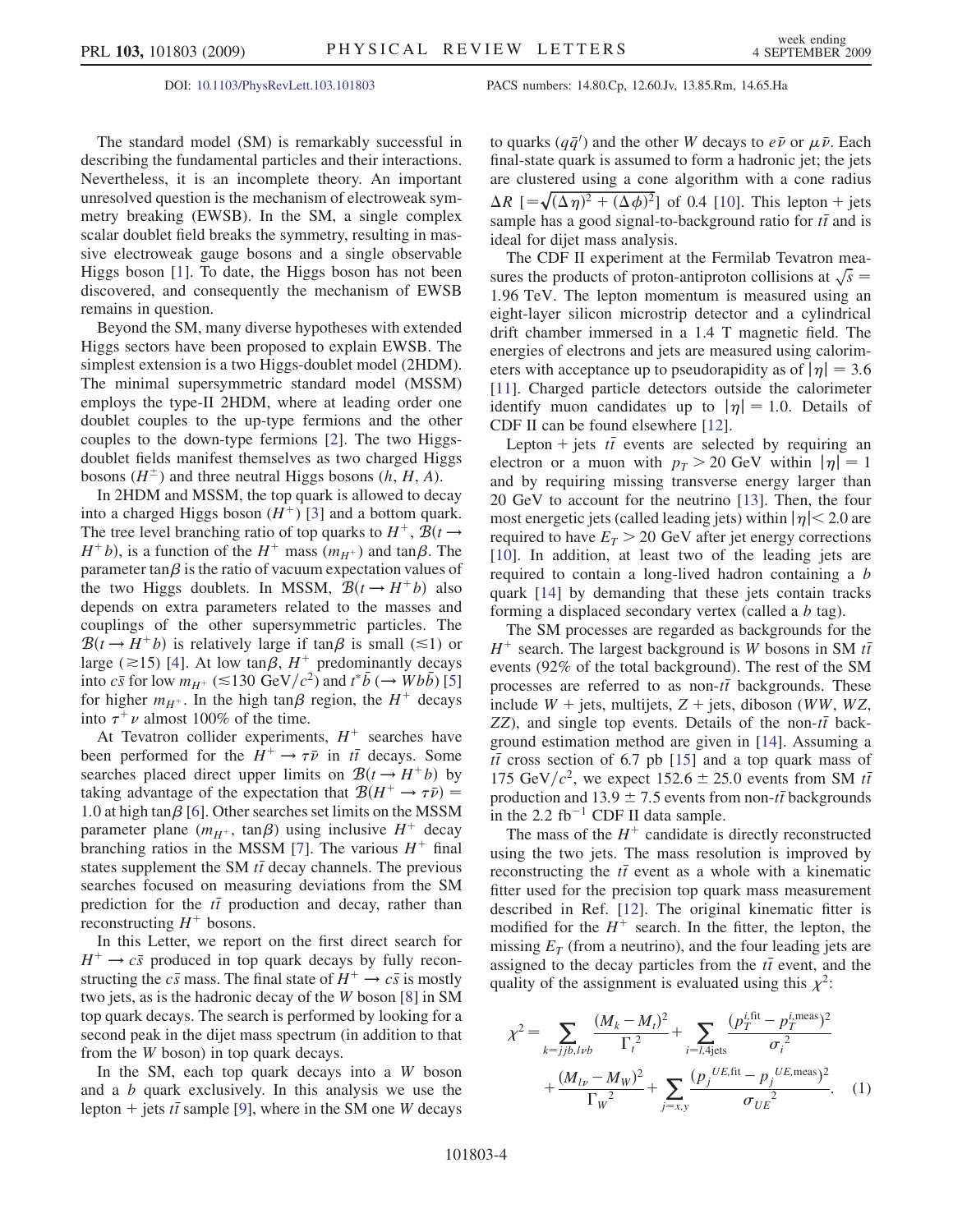The  $\chi^2$  is minimized by constraining the leptonic W final state  $(l\nu)$  to have the W invariant mass (80.4 GeV/ $c^2$ ) [\[16\]](#page-9-38) and both top quark final states  $(bl\nu$  and  $bjj$  to have the same top quark mass of 175 GeV/ $c^2$ . No constraint is imposed on the dijet mass of the hadronic boson  $(jj)$ . In the mass constraints, the transverse energies of the finalstate objects  $(p_T^{\text{i,meas}})$  are allowed to vary within measurement uncertainties ( $\sigma_i$ ). The unclustered energy ( $p_i^{UE,meas}$ ) is the sum of measured transverse energies not included in the leading jets  $E_T$  and is used to correct the missing  $E_T$ . In the jet assignment, b-tagged jets are assigned to the  $b$  quarks. The jets assigned to the  $b$  quarks are called  $b$  jets, and the other two jets are called h jets. If the  $t\bar{t}$  event<br>has more than two h-tagged jets, the jets with the hest  $y^2$ has more than two b-tagged jets, the jets with the best  $\chi^2$ are assigned to b quarks. Then, we reconstruct the mass of the hadronic boson using two  $h$  jets with fit energies  $(p_T^{i, \text{fit}})$ . In this kinematic event reconstruction, only 55% of the SM *tt* events have correctly matching jets. The wrong<br>ist parton assignments dominantly come from hard radio jet-parton assignments dominantly come from hard radiation jets, which are selected as leading jets and from the falsely b-tagged jets originating from the hadronic decays of W bosons.

The expected dijet mass distributions of  $H^+$  and W in top quark decays are produced using the PYTHIA generator [\[17\]](#page-9-39) and the full CDF II detector simulation. The ALPGEN generator [\[18\]](#page-9-40) with the PYTHIA parton shower simulation is used for non-the backgrounds. In the simulation sample, the  $H^+$  is forced to decay solely into  $c\bar{e}$  with zero width and  $H^+$  is forced to decay solely into  $c\bar{s}$  with zero width and with masses ranging from 60 to 150 GeV/ $c^2$ .

The simulation shows that the reconstructed  $H^+$  has a significant low-mass tail, which is predominantly caused by final-state gluon radiation (FSR) from the hadronic decays of the Higgs boson. The hard FSR results in more than four final-state jets in a lepton + jets  $t\bar{t}$  event. To recover the energy loss due to the ESP, the fifth most recover the energy loss due to the FSR, the fifth most energetic jet is merged with the closest jet among the four leading ones if the pair has a  $\Delta R$  distance smaller<br>than 1.0 provided that the fifth most energetic jet has  $F_r >$ than 1.0, provided that the fifth most energetic jet has  $E_T$  > 12 GeV and  $|\eta|$  < 2.4. Merging the fifth jet results in better jet energy resolution and improves the  $m_{H^+}$  resolution by approximately 5% in more than four final jet events for the 120 GeV/ $c^2$  Higgs sample.

In the CDF II data sample of 2.2 fb<sup>-1</sup>, we observe 200  $t\bar{t}$ candidates in the lepton  $+$  jets decay channel. No significant excess is observed in the dijet invariant mass of top quark decays. Figure [1](#page-7-0) shows that the observed dijet mass distribution agrees with the SM expectations. Hence, we extract upper limits on  $\mathcal{B}(t \rightarrow H^+b)$  using a binned likelihood fit on the dijet mass distribution.

The binned likelihood (LH) function is constructed employing Poisson probabilities:

$$
\mathcal{L} = \prod_{i} \frac{\nu_i^{n_i} e^{-\nu_i}}{n_i!} G(N_{\text{bkg}}, \sigma_{N_{\text{bkg}}}). \tag{2}
$$

The probability of finding events in the mass bin  $i$  comes

<span id="page-7-0"></span>

FIG. 1 (color online). Observed dijet mass distribution (crosses) compared with background distributions of W bosons (filled) and non-t $\bar{t}$  processes (cross hatched) in CDF II data<br>sample of 2.2 fb<sup>-1</sup>; the beckground distributions are added on sample of 2.2 fb<sup>-1</sup>; the background distributions are added on top of each other. An example of the dijet mass distribution from 120 GeV/ $c^2$  H<sup>+</sup> bosons (bold line) is overlaid assuming  $\mathcal{B}(t \rightarrow$  $H^+b$  = 0.1, which is about the 95% C.L. upper limit on  $\mathcal{B}(t \rightarrow$  $H^+b$ ).

from a set of simulated dijet mass distributions of  $H^+$ , W, and non-tthe backgrounds. These distributions are called<br>tamplates. The Poisson probability  $(P^i)$  in each bin is templates. The Poisson probability  $(P<sup>i</sup>)$  in each bin is computed from the number of observed events,  $n_i$ , and from the number of expected events,  $v_i = P_{H^+}^i N_{H^+}$  +  $P_W^i N_W + P_{bkg}^i N_{bkg}$ , where  $N_{H^+}$ ,  $N_W$ , and  $N_{bkg}$  are parameters representing the total number of events in each template category. The minimization of  $-\ln\mathcal{L}$  gives the most probable values for  $N_{H^+}$ ,  $N_W$ , and  $N_{bkg}$ . In the LH fit,  $N_{H^+}$ and  $N_W$  are free to vary, however, the non-theorem background  $(N_{\text{c}})$  is estimated independently and is allowed to vary  $(N_{\text{bkg}})$  is estimated independently and is allowed to vary within its Gaussian uncertainty  $(\sigma_{N_{\text{bkg}}})$ . Based on the number of events from the LH fit, a  $\mathcal{B}(t \rightarrow H^+b)$  is extracted assuming  $\mathcal{B}(H^+ \to c\bar{s}) = 1$  $\mathcal{B}(H^+ \to c\bar{s}) = 1$ . In Fig. 1, dijet mass distributions of the SM events are normalized by the likelihood fit to the observed dijet mass distribution with  $\mathcal{B}(t \rightarrow H^+b)$ fixed to 0.

The sources of systematic uncertainty in the extracted  $\mathcal{B}(t \rightarrow H^+b)$  include uncertainties in the jet energy scale corrections [\[10\]](#page-9-32), initial state and final-state radiation, modeling of the non- $t\bar{t}$  background, choice of event generators<br>in simulation. These systematic sources perturb the shape in simulation. These systematic sources perturb the shape of the dijet mass and cause a shift in the result of the LH fit. The shift in the resulting  $\mathcal{B}(t \rightarrow H^+ b)$  is estimated using ''pseudoexperiments'' of the perturbed and unperturbed dijet mass distributions for each systematic source; the pseudoexperiments are generated by the bin-to-bin Poisson fluctuations of the simulated dijet mass distributions. The dominant systematic uncertainty originates from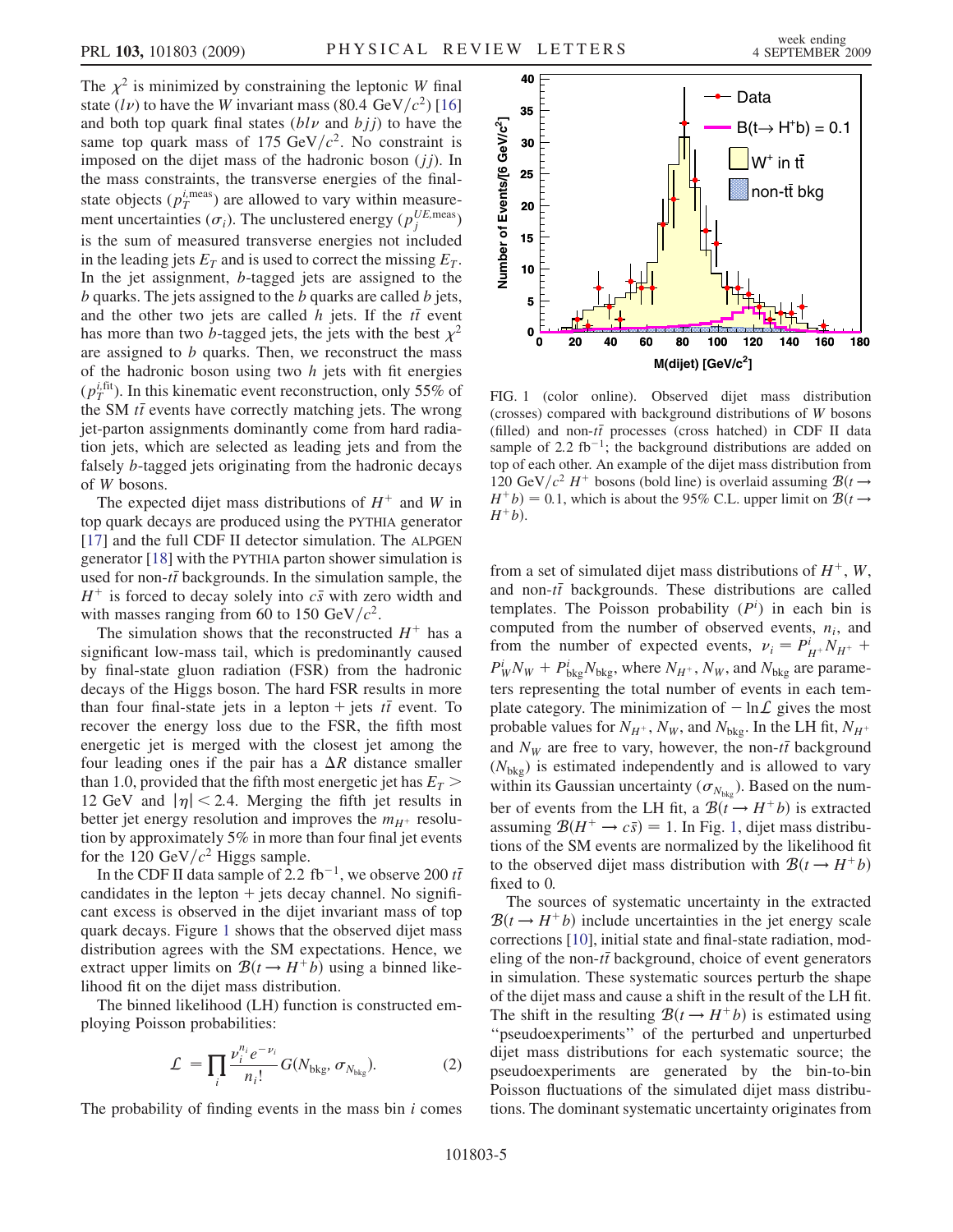<span id="page-8-0"></span>

FIG. 2 (color online). The upper limits on  $\mathcal{B}(t \rightarrow H^+b)$  at 95% C.L for charged Higgs masses of 60 to 150  $GeV/c^2$  except a region for  $m_{H^+} \approx m_W$ . The observed limits (points) in 2.2 fb<sup>-1</sup> CDF II data are compared to the expected limits (solid line) with 68% and 95% uncertainty band.

the choice of event generators in the simulation, unless  $m_{H^+}$  is close to  $m_W$ , in which case the jet energy scale uncertainty dominates. The other systematic uncertainties from data/Monte Carlo differences in b-tagging rates and top quark mass constraints in  $t\bar{t}$  reconstruction are negli-<br>with compared to the uncertainties from the perturbed gible compared to the uncertainties from the perturbed dijet mass shape.

The individual systematic uncertainties are combined in quadrature. The total systematic uncertainty  $[\Delta \mathcal{B}(t \rightarrow H^+ h)]$  is represented by a nuisance parameter which  $H^{\dagger}b$ ) is represented by a nuisance parameter which adds to the branching ratio and has a Gaussian prior PDF with width  $\Delta \mathcal{B}(t \rightarrow H^+ b)$ . We eliminate this nuisance<br>parameter by Bayesian marginalization [19] and obtain a parameter by Bayesian marginalization [\[19\]](#page-9-41) and obtain a posterior PDF in  $\mathcal{B}(t \to H^+ b)$  assuming a uniform prior PDF in  $0 \leq \mathcal{B}(t \rightarrow H^+ b) \leq 1$ . The expected upper limits on  $\mathcal{B}(t \rightarrow H^+b)$  with 95% C.L. are derived from a thousand pseudoexperiments using the SM backgrounds events for each  $m_{H^+}$ .

The upper limits on  $\mathcal{B}(t \rightarrow H^+b)$  at 95% C.L. show a good agreement between the observation and the SM expectation. The upper limits in Fig. [2](#page-8-0) include the systematic uncertainty in  $\mathcal{B}(t \rightarrow H^+b)$ . Since the LH fit has very little sensitivity for  $m_{H^+} \approx m_W$ , the upper limits around 80 GeV/ $c^2$  H<sup>+</sup> are omitted in the figure. The exact values of the upper limits in Fig. [2](#page-8-0) are listed in Table [I](#page-8-1).

This analysis can set model-independent limits for anomalous scalar charged boson production in top quark decays. Besides the assumption that a scalar boson decays only to  $c\bar{s}$  with zero width, no model-specific parameter is used in this analysis. Therefore any generic charged boson would make a secondary peak in the dijet mass spectrum if it decays into a dijet final state like the  $H^+ \rightarrow c\bar{s}$  in top quark decays. Here, we extend the search below the W boson mass [[20](#page-9-42)] down to 60 GeV/ $c^2$  for any non-SM scalar charged boson produced in top quark decays,  $t \rightarrow X^+ (\rightarrow u \bar{d}) b$ . This process is simulated for the CDF II detector and is similar to  $H^+ \rightarrow c\bar{s}$ . In the simulation, we obtain a better dijet mass resolution for ud decays than for the  $c\bar{s}$  decays. The difference in the mass resolution comes from the smaller chance of false *b* tagging from light quark final states of  $X^+$  than the  $c\bar{s}$  decays, thus resulting in a smaller ambiguity of jet-parton assignments in the  $t\bar{t}$  reconstruction. Consequently, the upper<br>limits on  $R(t \rightarrow Y^+(\rightarrow u\bar{d})b)$  are lower than the limits limits on  $\mathcal{B}(t \to X^+ \rightarrow u\bar{d})b)$  are lower than the limits on  $\mathcal{B}(t \to H^+(\to c\bar{s})b)$  regardless of the charged boson mass.

In summary, we have searched for a non-SM scalar charged boson, primarily the charged Higgs boson predicted in the MSSM, in top quark decays using lepton  $+$ jets  $t\bar{t}$  candidates. This is the first attempt to search for  $H^+ \rightarrow c\bar{s}$  using fully reconstructed charged Higgs because  $H^+ \rightarrow c\bar{s}$  using fully reconstructed charged Higgs bosons. In the CDF II data sample of 2.2  $fb^{-1}$ , we find no evidence of charged Higgs bosons in the dijet mass spectrum of the top quark decays. Hence, upper limits on  $\mathcal{B}(t \rightarrow H^+b)$ with 95% C.L. are placed at 0.1 to 0.3 assuming  $\mathcal{B}(H^+ \rightarrow$  $c\bar{s}$ ) = 1.0 for charged Higgs masses of 60 to 150 GeV/ $c^2$ . This analysis also yields conservative upper limits on any non-SM scalar charged boson  $X^+$  production from top quarks. Based on simulation, we find that the upper limits on the branching ratio  $\mathcal{B}(X^+ \to u\bar{d})$  are always better than the upper limits on  $\mathcal{B}(H^+ \to c\bar{s})$ .

We thank the Fermilab staff and the technical staffs of the participating institutions for their vital contributions. This work was supported by the U.S. Department of Energy and National Science Foundation; the Italian Istituto Nazionale di Fisica Nucleare; the Ministry of Education, Culture, Sports, Science and Technology of Japan; the Natural Sciences and Engineering Research Council of Canada; the National Science Council of the Republic of China; the Swiss National Science Foundation; the A. P. Sloan Foundation; the Bundesministerium

<span id="page-8-1"></span>TABLE I. Expected and observed 95% C.L. upper limits on  $\mathcal{B}(t \rightarrow H^+b)$  for  $H^+$  masses of 60 to 150 GeV/ $c^2$ .

| $m_{H^+}$ (GeV/ $c^2$ ) | 60   | 70   | 90   | 100  | 110  | 120  | 130  | 140  | 150  |
|-------------------------|------|------|------|------|------|------|------|------|------|
| Expected                | 0.13 | 0.19 | 0.22 | 0.15 | 0.13 | 0.12 | 0.10 | 0.10 | 0.09 |
| Observed                | 0.09 | 0.12 | 0.32 | 0.21 | 0.15 | 0.12 | 0.08 | 0.10 | 0.13 |